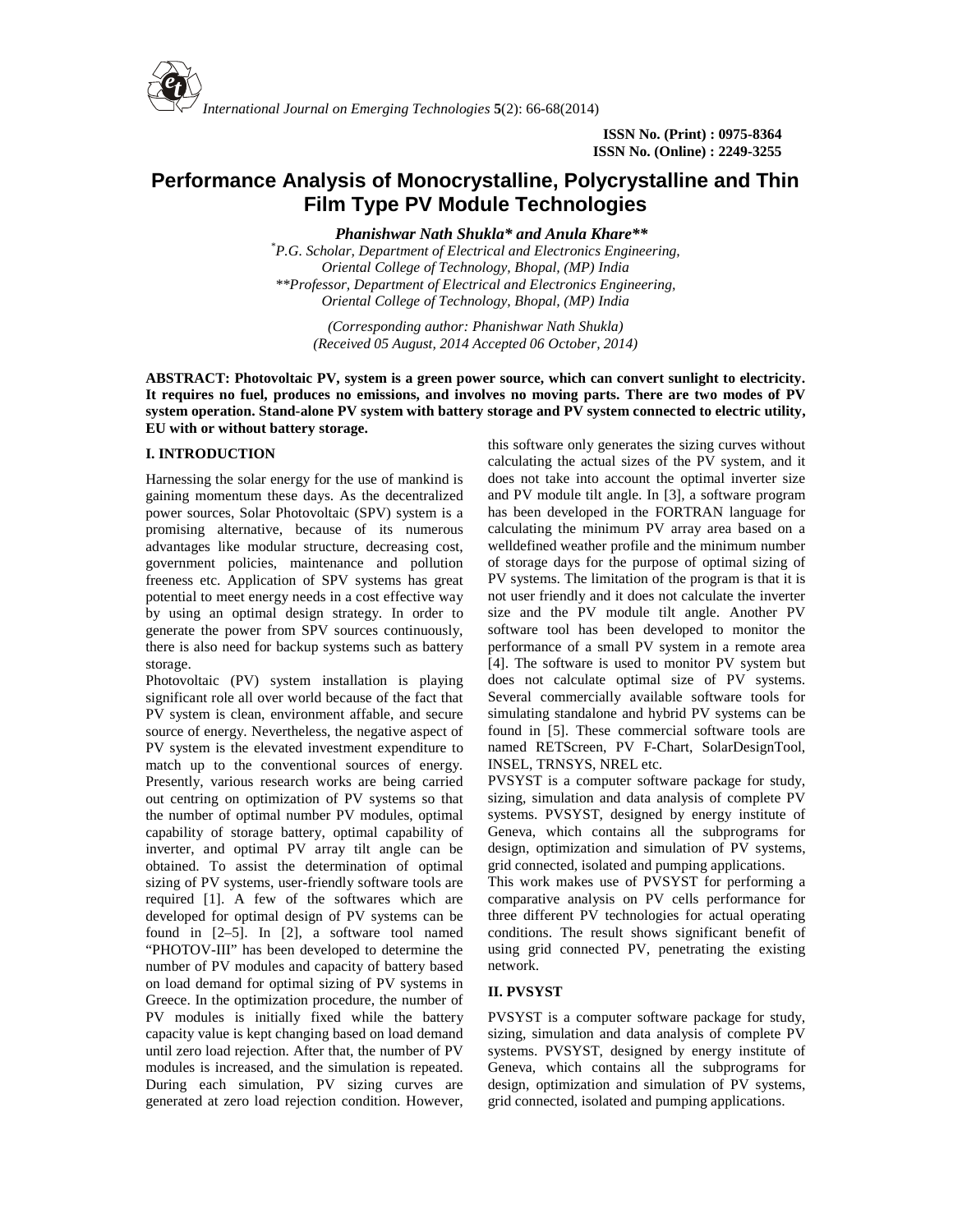The program includes a separate database for about 7200 models of PV modules and 2000 models of inverters.

It is a tool that allows to analyze precisely different configurations and its outcome can be estimated in order to identify best technical and economical solutions and closely compare the performance of different technological alternatives for any explicit PV project [8]. Project design part, performing detailed simulation in hourly values, including an easy to use expert system, which helps user to define PV-field and to select the correct components.

PVSYST also gives assess in to meteorological sources available on internet. Shadow Consideration: Spacing of PV array is also very important after the PV panels are selected and installed at a certain angle

# *A. Comparison of proposed PV technologies*

For proposing a 100kW PV system, we made analysis using PVSYST software tool for three different PV module types chosen, flat PV panels are chosen. After giving required input details, we chose SMA inverter model sunny central 100, 450-820V, 50Hz, 100 kWac

### *B. Use of single CENTRAL inverter*

Compared with multiple inverters a single central inverter is less complex, economic, more efficient, avoids problems due to mismatch and also central inverter is better when working at higher voltages, so that no further amplification is needed like multi inverter. Mismatch is intrinsic in PV modules due to cell dissimilarity but can also be formed by exterior reasons that may affect output of a PV array such as shading. For a judiciously positioned PV array, mismatch is usually considered to lead to 1-3% reduction in dc power

#### *C. Mismatch*

Mismatch is intrinsic in PV modules due to cell dissimilarity but can also be formed by exterior reasons that may affect output of a PV array such as shading. For a judiciously positioned PV array, mismatch is usually considered to lead to 1-3% reduction in dc power.

## **III. RESULTS AND DISCUSSION**

Space has no objects that could cause shadows. We want to propose installation of PV panels, and for choice of panels we made a comparative study of outcomes taking different types of manufacturing technologies. Specifications of panels and inverter are chosen from those available in library of PVSYST.

Table 1. shows that using thin film PV will give highest Performance Ratio (PR) and highest produced energy per year. In comparing PV generation technologies conversion efficiency is the most important parameter to be determined, Array efficiency and system efficiency of poly and mono crystalline are comparable, whereas that of thin film is much lower.

Poly Si requires minimum number of modules and minimum area. So it is suggested to go for poly crystalline technology.

Results show that using thin film PV will give highest performance ratio (PR) and highest produced energy per year.

In comparing PV generation technologies conversion efficiency is the most important parameter to be determined, Array efficiency and system efficiency of poly and mono crystalline are comparable, whereas that of thin film is much lower. Poly Si requires minimum number of modules and minimum area. So it is suggested to go for poly crystalline technology.

Here PV modules chosen are BP Solar Si poly model 4165N, SunTech Solar Si mono XTP 165-34, NexPower a.Si:H NH100AT 5A.

#### **Table 1. Simulation results.**

| System summery               | Poly<br>Si | Mono<br>Si     | Thin<br>film |
|------------------------------|------------|----------------|--------------|
|                              |            |                |              |
| No. of modules               | 608        | 612            | 960          |
| Module area $(m^2)$          | 765        | 784            | 1512         |
| No. of inverters             | 01         | 01             | 01           |
| Nominal PV<br>$power(kW_p)$  | 100        | 101            | 101          |
| Max PV power(kWdc)           | 93.8       | 96.9           | 104          |
| Array loss% at STC           | 15.3       | 16.8           | 9.1          |
| System losses%T STC          | 13.6       | 13.8           | 15.1         |
| Mismatch loss (% at<br>mpp)  | 2.1        | $\mathfrak{D}$ | 1            |
| No. of modules in<br>series  | 19         | 18             | 16           |
| No. of parallel strings      | 32         | 34             | 60           |
| Performance ratio%           | 69.7       | 70             | 75.8         |
| Produced<br>energy(MWh/year) | 142.6      | 144            | 156          |
| Array efficiency             | 10.54      | 10.42          | 5.91         |
| System efficiency            | 9.14       | 9.02           | 5.05         |

## **IV. CONCLUSION & FUTURE SCOPE**

Photovoltaic energy sources with their complete related limitations are found to be one of the most hopeful solutions for the energy demand of the forthcoming years. Latest initiatives by Indian government for promotion of instalments and proposals of solar PV power and favourable climatic conditions of India. It provides a substantial reason for proposing installation of solar PV systems.